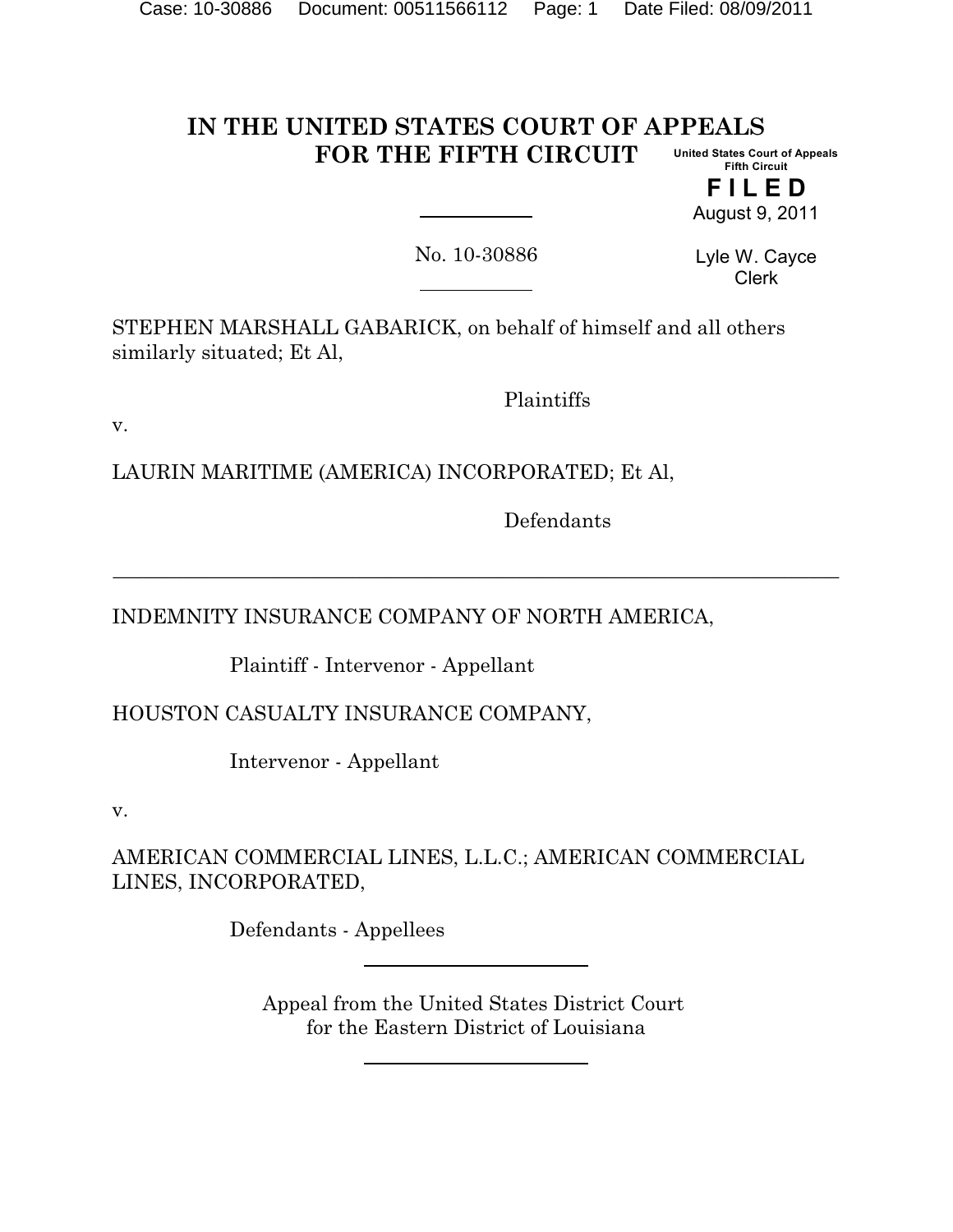Before HIGGINBOTHAM, OWEN, and HAYNES, Circuit Judges. HAYNES, Circuit Judge:

Appellants Houston Casualty Company and Indemnity Insurance Company of North America (collectively, the "Excess Insurers"), appeal the district court's decision requiring them to pay prejudgment interest on the funds deposited into the court's registry in an interpleader action. The Excess Insurers argue that the district court erred by: (1) finding that coverage under the excess policy was triggered by the primary insurer's filing of an interpleader complaint; (2) holding that a marine insurer that files an interpleader action and deposits the policy limits with the court is obligated to pay legal interest in excess of the policy limits; and (3) applying the incorrect interest rate and awarding interest from the incorrect date. Because the Excess Insurers' liability had not been triggered at the time the Excess Insurers filed their interpleader complaint, we conclude that the district court erred in finding that they unreasonably delayed in depositing the policy limit into the court's registry and in holding them liable for prejudgment interest; therefore, we REVERSE and do not reach the Excess Insurers' remaining issues.

## **I. FACTS AND PROCEDURAL HISTORY**

On July 23, 2008, the M/V TINTOMARA struck the DM-932, which was in tow of the M/V MEL OLIVER, resulting in an oil spill in the Mississippi River. American Commercial Lines, LLC ("ACL") owned the DM-932, but DRD Towing Company, LLC ("DRD Towing") operated the MEL OLIVER. After the accident, several lawsuits were filed against ACL and DRD Towing.

DRD Towing had a protection and indemnity policy with Indemnity Insurance Company of North America (the "Primary Insurer")<sup>1</sup> that provided coverage of up to \$1 million. DRD Towing also had an excess insurance policy

<sup>&</sup>lt;sup>1</sup> Indemnity Insurance Company of North America is also one of the Excess Insurers.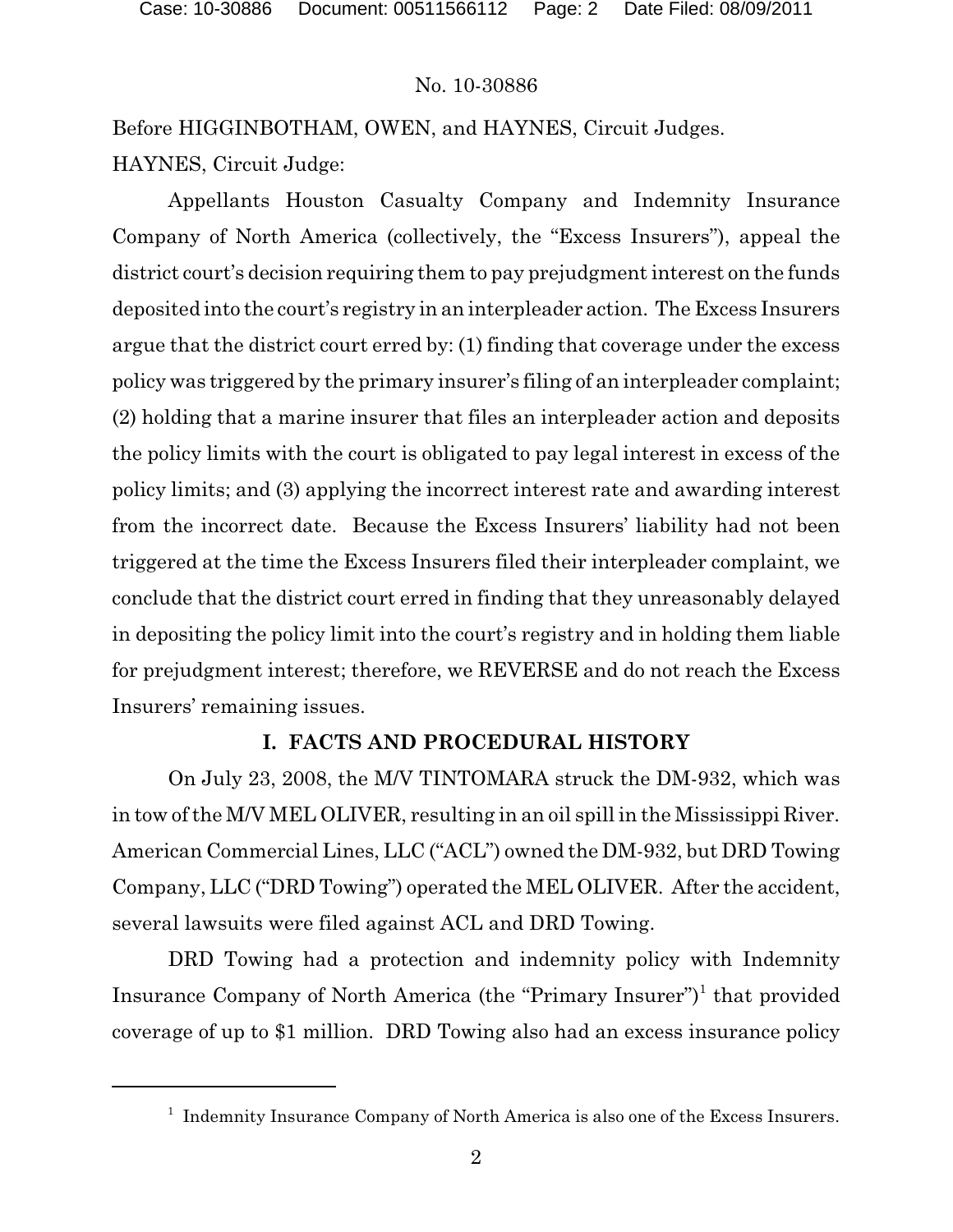with the Excess Insurers that provided coverage of up to \$9 million. In the trial court, ACL claimed that it was an additional insured under the excess policy.<sup>2</sup>

Due to the various claims filed against DRD Towing and ACL, the Primary Insurer filed an interpleader complaint on August 11, 2008, seeking to deposit \$985,000 (the policy limit less the deductible) with the court and requesting that the court determine the rights of the various claimants, including the Primary Insurer, to the funds. The Primary Insurer did not disclaim its interest in the funds, and it requested that the court declare that several coverage defenses applied to the policy.<sup>3</sup>

On January 7, 2009, the district court granted ACL's motion to dismiss two of the coverage defenses, ruling that they were inapplicable; however, the court declined to dismiss the entirety of the Primary Insurer's requests for declaratory relief, concluding that the policy might exclude coverage of certain expenses under the punitive damages clause and the pollution exclusion clause.<sup>4</sup>

On March 24, 2010, the Excess Insurers filed an interpleader complaint seeking release from further liability under the excess policy upon deposit of the policy limit of \$9 million into the court's registry. ACL opposed the Excess

 $^2$  In a separate but related appeal, No. 09-30549, *Stephen Gabarick v. Laurin Maritime (America), Inc.*, ACL asserted that it was a tort claimant and not an additional insured under the primary policy. Given our disposition of this appeal, we do not address the impact, if any, of this assertion on the outcome of ACL's claim.

<sup>&</sup>lt;sup>3</sup> Specifically, the Primary Insurer requested that the court declare that: (1) the DM-932 was not a covered vessel under the policy; (2) the losses caused as a result of a breach of seaworthiness of the vessel were not covered; (3) claims for punitive or exemplary damages were not covered; and (4) many of the claims were not covered as a result of a pollution exclusion clause.

<sup>&</sup>lt;sup>4</sup> During oral argument, counsel for the Excess Insurers stated that the pollution exclusion clause was not a part of the primary policy; however, the record indicates that the Primary Insurer did, in fact, raise the pollution exclusion defense, and the district court refused to dismiss the request for declaratory relief with respect to the pollution exclusion clause. Thus, according to the record, the pollution exclusion issue remained pending in the district court after the January 7, 2009 ruling.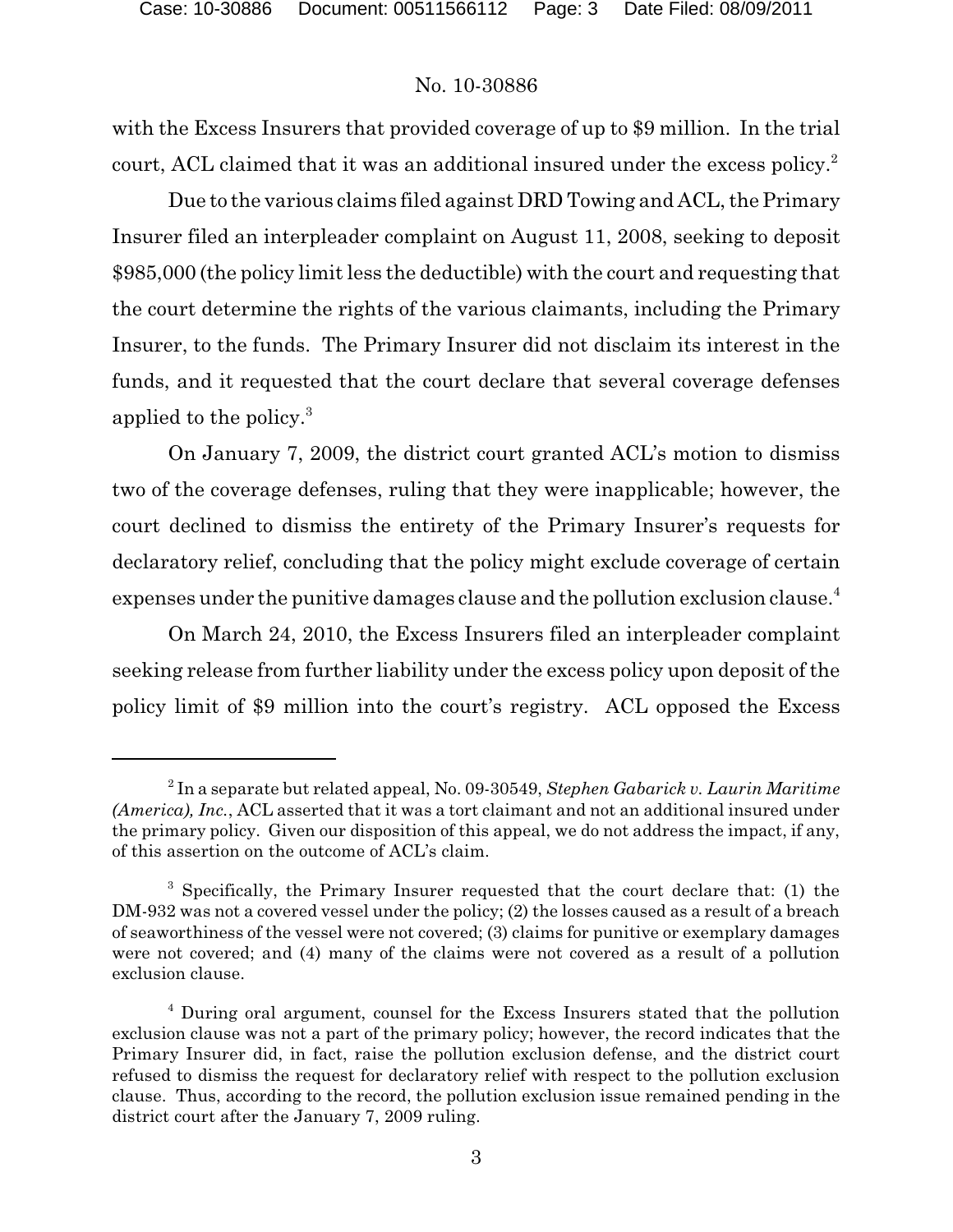Insurers' motion for leave to deposit the policy limit with the court, arguing that the Excess Insurers should have to pay prejudgment interest on the interpleaded funds in order to be released from liability. ACL argued that interest should be awarded because the Excess Insurers unreasonably delayed in depositing the funds with the court. ACL stated that "[h]ad the Excess Insurers deposited the \$9 million policy limit in a timely manner, the interest would have been accrued for well over twelve months to the benefit of the claimants, rather than to the benefit of the Excess Insurers."

After hearing arguments on this issue, the district court concluded that the Excess Insurers should be required to pay prejudgment interest from January 7, 2009. The court held that the rate to be applied was 3.5% and ordered the Excess Insurers to pay \$495,369.86 in prejudgment interest. The Excess Insurers timely filed an interlocutory appeal of this order under 28 U.S.C. § 1292(a)(3).

## **II. STANDARD OF REVIEW AND JURISDICTION**

We have jurisdiction to hear this interlocutory appeal pursuant to 28 U.S.C. § 1292(a)(3) which gives this court jurisdiction to review "[i]nterlocutory decrees of such district courts or the judges thereof determining the rights and liabilities of the parties to admiralty cases in which appeals from final decrees are allowed." 28 U.S.C. § 1292(a)(3). Here, the district court's order requires the Excess Insurers to pay almost \$500,000 more than they contend they are liable to pay as compensation to the injured parties for the delay in depositing the funds with the court. The district court's order affected a "liability"; therefore, we have jurisdiction.

Generally, the decision to award prejudgment interest is reviewed under an abuse of discretion standard. *Jauch v. Nautical Servs. Inc.*, 470 F.3d 207, 214 (5th Cir. 2006) (per curiam). ACL argues that this standard applies; however, this issue requires the court to interpret the insurance contract to determine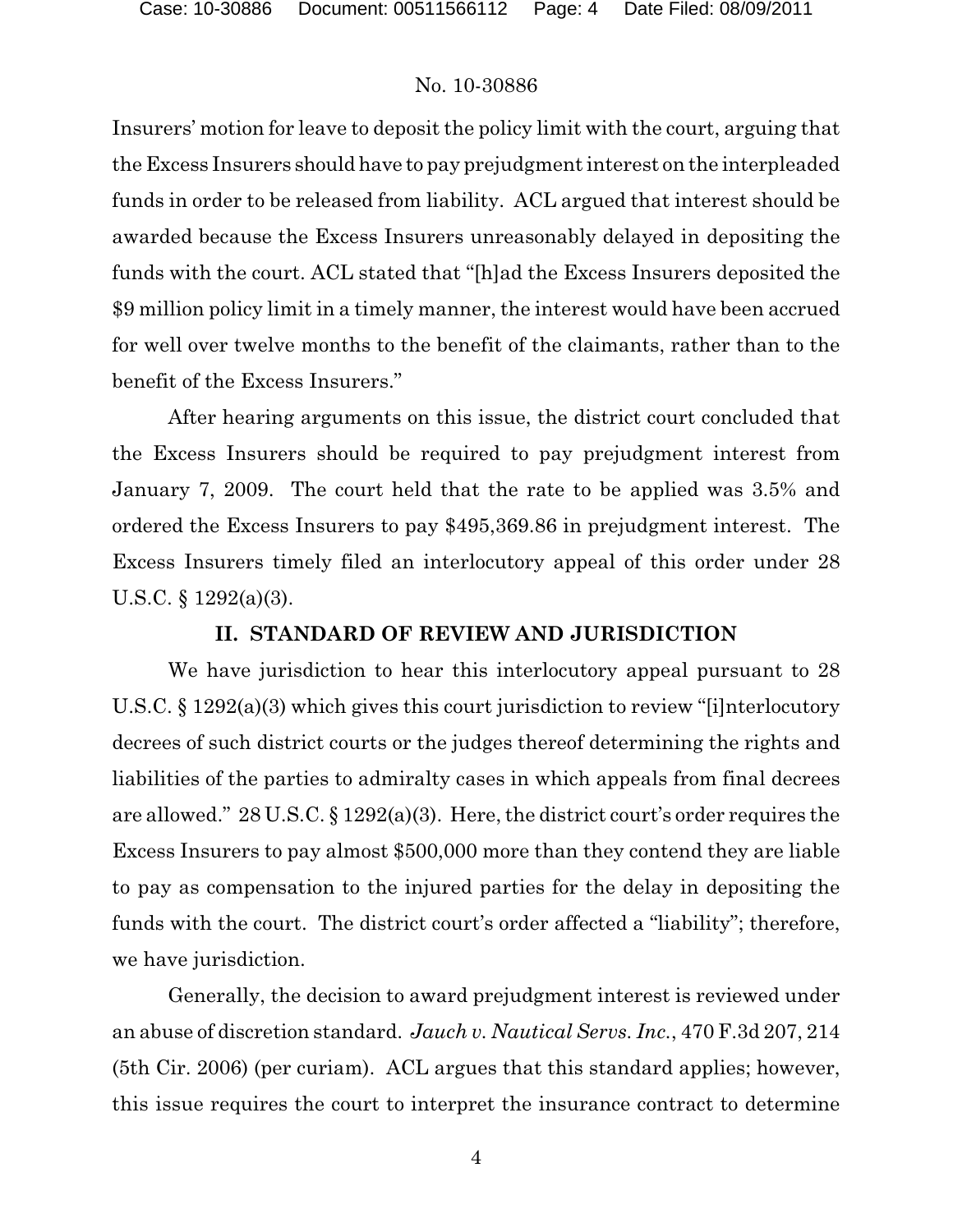whether the Excess Insurers' obligations under the contract have been triggered. Such a question of law is subject to de novo review. *Theriot v. United States*, 245 F.3d 388, 394 (5th Cir. 1998) (per curiam) ("Contract interpretation is a question of law, subject to de novo review.").

## **III. DISCUSSION**

The Excess Insurers argue that their liability was not triggered on January 7, 2009 because the primary policy was not exhausted at that time (or any time before they filed their interpleader action). Therefore, the Excess Insurers allege that the district court erred in holding them liable for prejudgment interest.

Because this is a case brought under maritime law, it is first necessary to determine whether state law or federal maritime law should be used to analyze whether the primary policy has been exhausted. Generally, "[s] tate law ... governs the interpretation of marine insurance policies unless an available federal maritime rule controls the disputed issue." *Albany Ins. Co. v. Kieu*, 927 F.2d 882, 886 (5th Cir. 1991). Although this case was brought under federal admiralty jurisdiction,"[w]here . . . no federal law, legislative or judicial, relating to the question exists, the law of the state where the marine insurance contract was issued and delivered is the governing law." *Elevating Boats, Inc. v. Gulf Coast Marine, Inc.*, 766 F.2d 195, 198 (5th Cir. 1985). The parties have not cited and we have not located any federal maritime rule that addresses the issue of exhaustion of a primary insurance policy<sup>5</sup>; therefore, we conclude that Louisiana

 $5$  Federal maritime law does provide that "prejudgment interest should be awarded in maritime collision cases, subject to a limited exception for 'peculiar' or 'exceptional' circumstances." *City of Milwaukee v. Cement Div., Nat'l Gypsum Co.*, 515 U.S. 189, 195 (1995). This general principle is inapplicable to these facts, however, because this case does not concern whether to award prejudgment interest to the injured party, but rather whether the insurer should have to pay prejudgment interest for its alleged failure to timely deposit the funds with the court.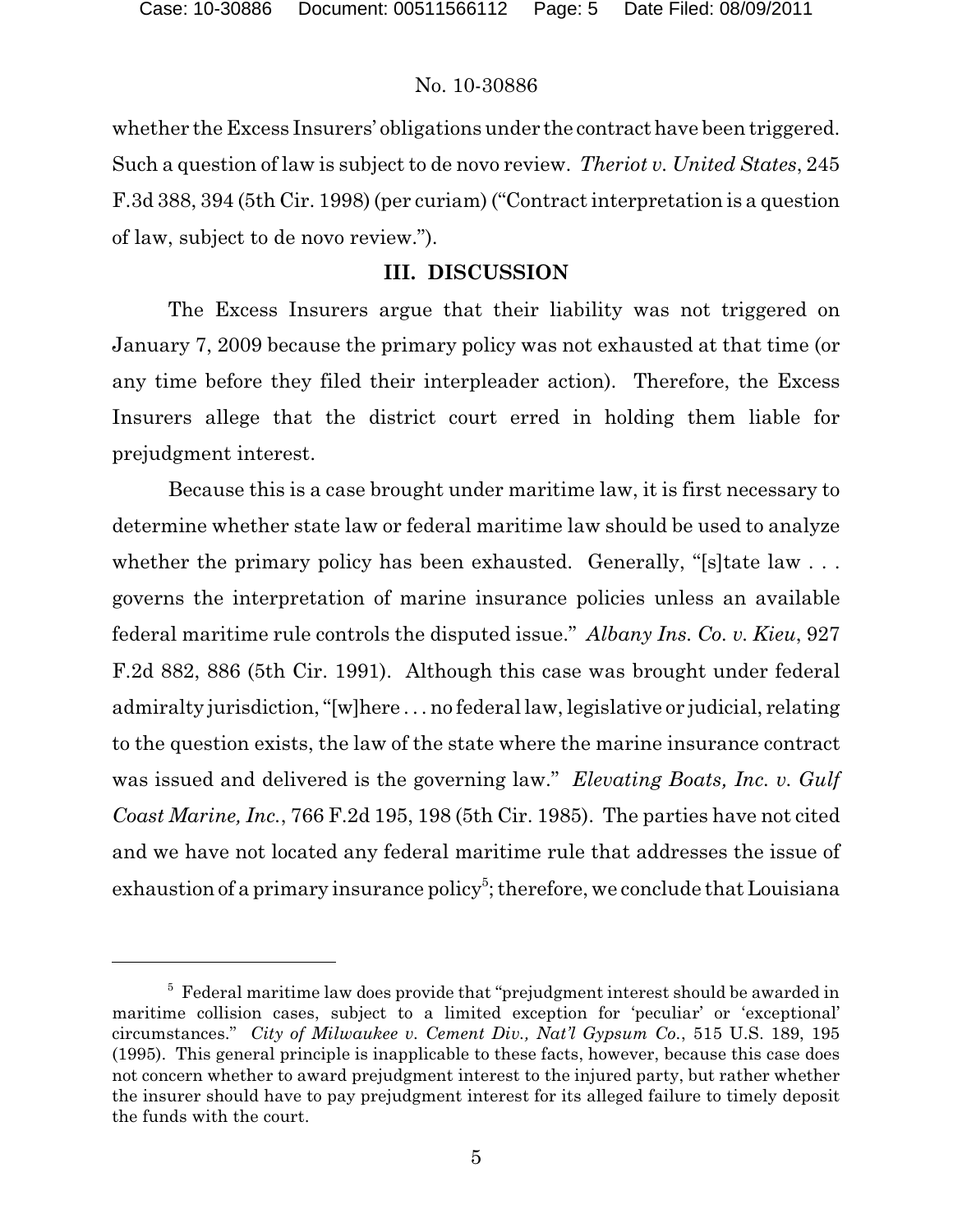law applies, as the insurance policy in this case was issued in Louisiana to DRD Towing, a Louisiana company. *See id.* at 198; *see also Kieu*, 927 F.2d at 886.

Under Louisiana law, "excess insurance . . . provide[s] supplemental coverage that picks up where [the insured's] primary coverage ends and thus provide[s] protection against catastrophic losses." *La.Safety Ass'n ofTimbermen Self-Insurers Fund v. La. Ins. Guar. Ass'n*, 17 So. 3d 350, 359 (La. 2009) (emphasis omitted); *see also* JOHN A. APPLEMAN & JEAN APPLEMAN, INSURANCE LAW AND PRACTICE § 2.16 (2d ed. 2003) ("The insured may obtain additional coverage in the form of an excess policy which by its terms will only come into play once the limits of the primary policy have been exhausted."). Thus, "[t]he very nature of excess insurance coverage is such that a predetermined amount of underlying primary coverage must be paid before the excess coverage is activated." *Samuels v. State Farm Mut. Auto. Ins. Co.*, 939 So. 2d 1235, 1239 (La. 2006) (quoting *La. Ins. Guar. Ass'n v. Interstate Fire & Cas. Co.*, 630 So. 2d 759, 767 (La. 1994)). Because coverage is only triggered after the primary insurance limit has been exhausted, excess insurance "is generally available at a lesser cost than the primary policy since the risk of loss is less than for the primary insurer . . . ." APPLEMAN, *supra*, § 2.16.

At oral argument, ACL conceded that the primary policy was not exhausted by payment of judgments and settlements at the time the Excess Insurers filed their interpleader action. It argued instead that, once the Excess Insurers filed an interpleader, they "took the case out of the policy," making "irrelevant" the language of the excess policy requiring primary policy exhaustion to trigger the Excess Insurers' liability. This somewhat circular argument then continues with the notion that if the Excess Insurers were going to file an interpleader, they had to do so no later than the January 2009 district court ruling. Therefore, ACL concludes, the Excess Insurers unreasonably delayed in depositing their funds with the court by waiting over a year to file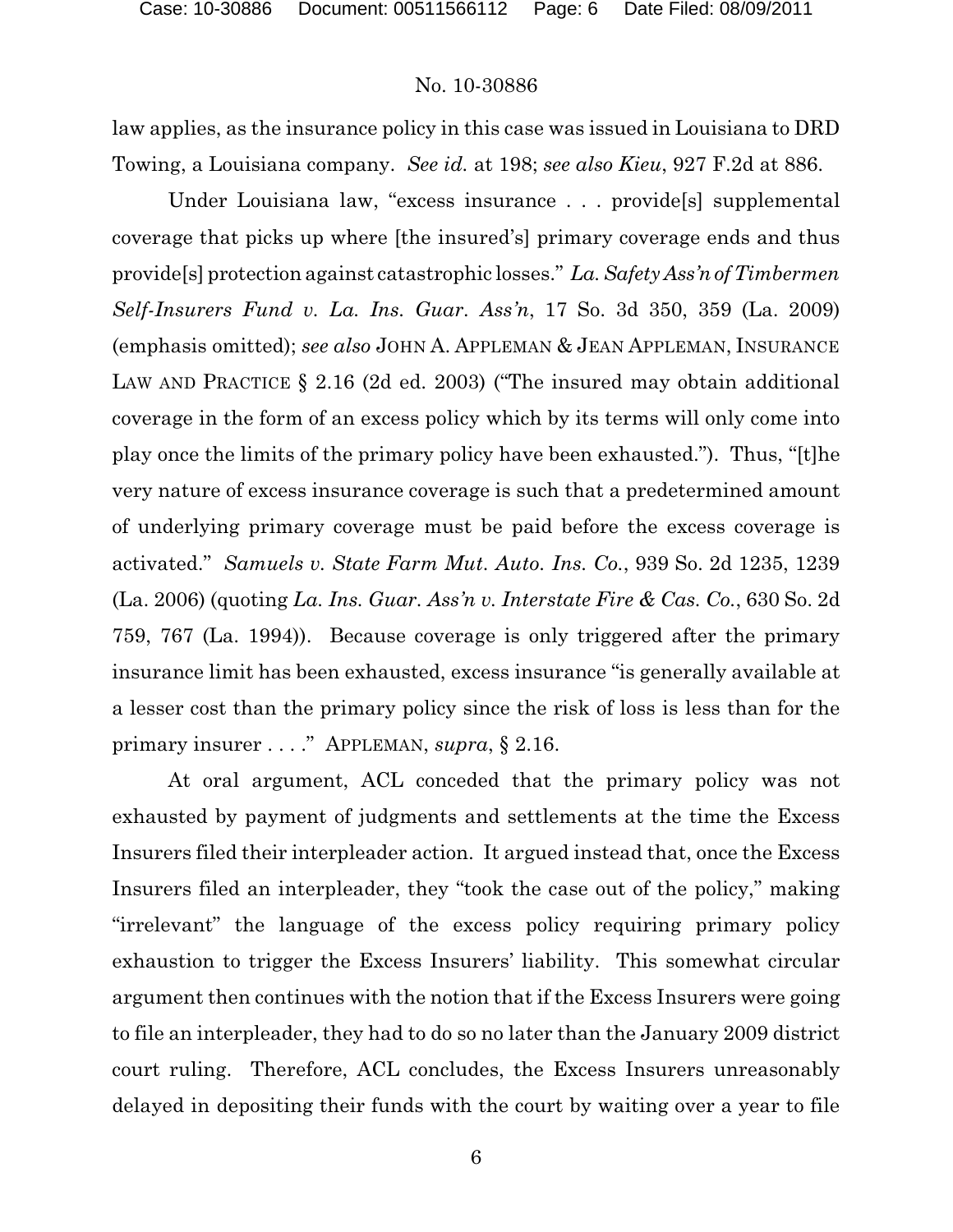their interpleader action and were unjustly enriched by reaping the time value of that money in the interim.

ACL relies on *Aetna Casualty & Surety Co. v. Hood*, No. 95-60152, 1995 WL 581567 (5th Cir. Aug. 24, 1995) (per curiam) (unpublished), to support its position. *Aetna Casualty & Surety Co.* mentions that, in evaluating whether interest should be awarded in an interpleader action, the court considers "(1) whether the stakeholder unreasonably delayed in instituting the action or depositing the fund with the court, (2) whether the stakeholder used the fund for his benefit and would be unjustly enriched at the expense of the claimants who have claim to the fund, and (3) whether the stakeholder eventually deposited the fund into the court's registry." 1995 WL 581567, at \*2 (citing *Gelfgren v. Republic Nat. Life Ins. Co.*, 680 F.2d 79 (9th Cir. 1982)). However, the court in *Aetna Casualty & Surety Co.* did not explicitly adopt this three-factor test.

Even assuming that the three-factor test should be used, we note that the question of "unreasonable" delay and "unjust" enrichment cannot be divorced from the source of the Excess Insurers' obligations which, in turn, comes from the language of their excess policy. ACL is not entitled to rewrite the policy to place a burden on the Excess Insurers that they did not bargain for in their contract. As noted above, excess insurance policies are less expensive than primary policies precisely because the excess insurer carries less of a risk than a primary insurer. *Samuels*, 939 So. 2d at 1239; *see also* APPLEMAN, *supra*, § 2.16. Because the primary policy had not been exhausted as of the time the interpleader was filed, the Excess Insurers neither "unreasonably" delayed nor were "unjustly" enriched by not filing the interpleader earlier. We thus conclude that the district court erred in holding them liable for prejudgment interest on the interpleaded funds.